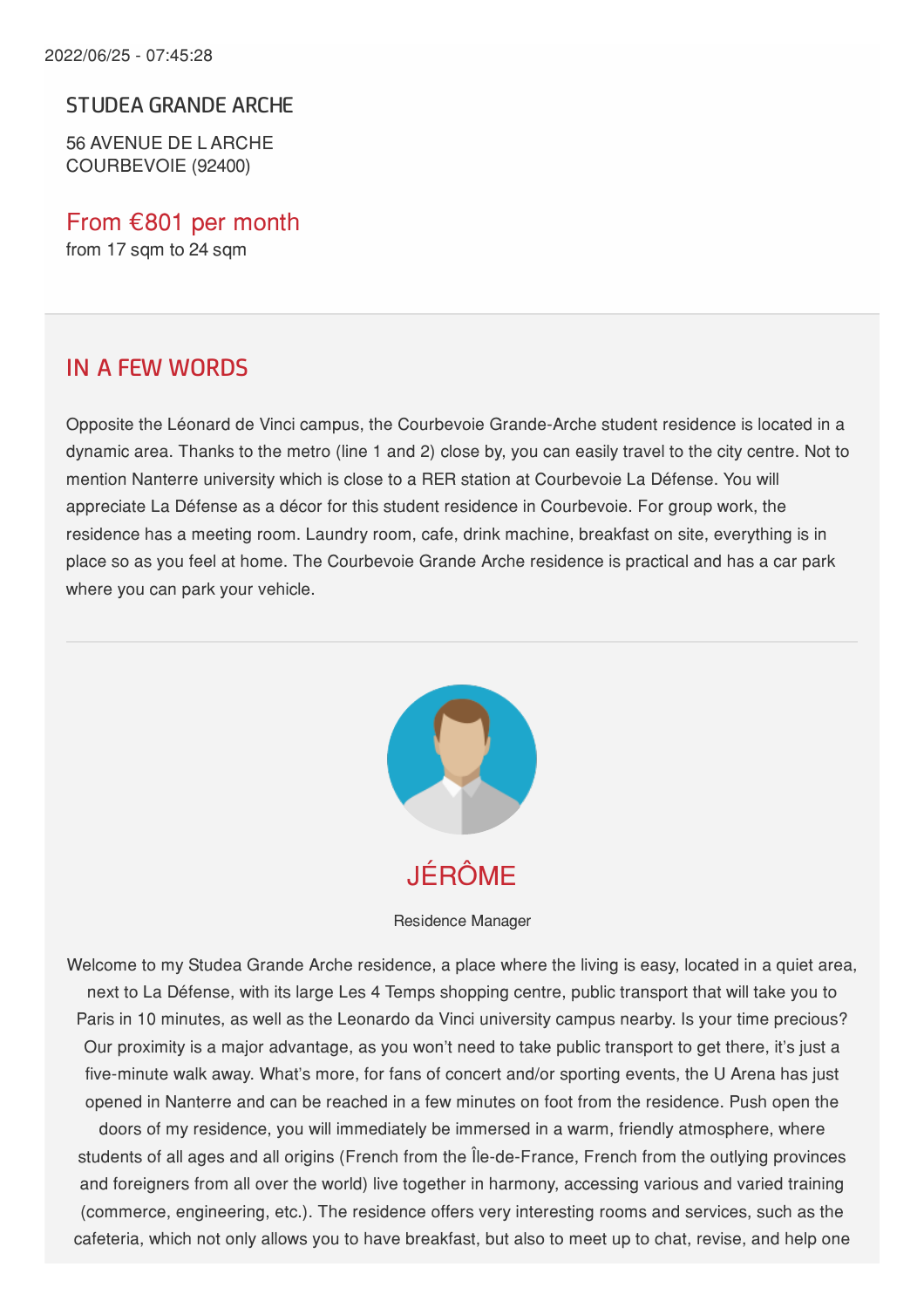another over tea or coffee, a laundry equipped with brand new washing machines and dryers, and secure underground parking and accessible directly via the lift. Finally, internet is offered at no cost and hot water is included in the rates, which allows you good savings. Backed by long-standing experience working in residences, I am always attentive to residents, and I like doing my utmost to support, guide and help them while ensuring a friendly, safe environment in the building.

### INCLUDED SERVICES

| 肛 | Cafeteria                     |
|---|-------------------------------|
| h | Laundry hire                  |
| 亚 | Meeting room                  |
|   | Video surveillance            |
|   | Welcome service               |
|   | Unlimited high-speed internet |

# À LA CARTE SERVICES



Laundry room Household service **Breakfast** Drink distributor Hot meals distributor Car Park

## MAP OF THE AREA

**Commerces** Peu nombreux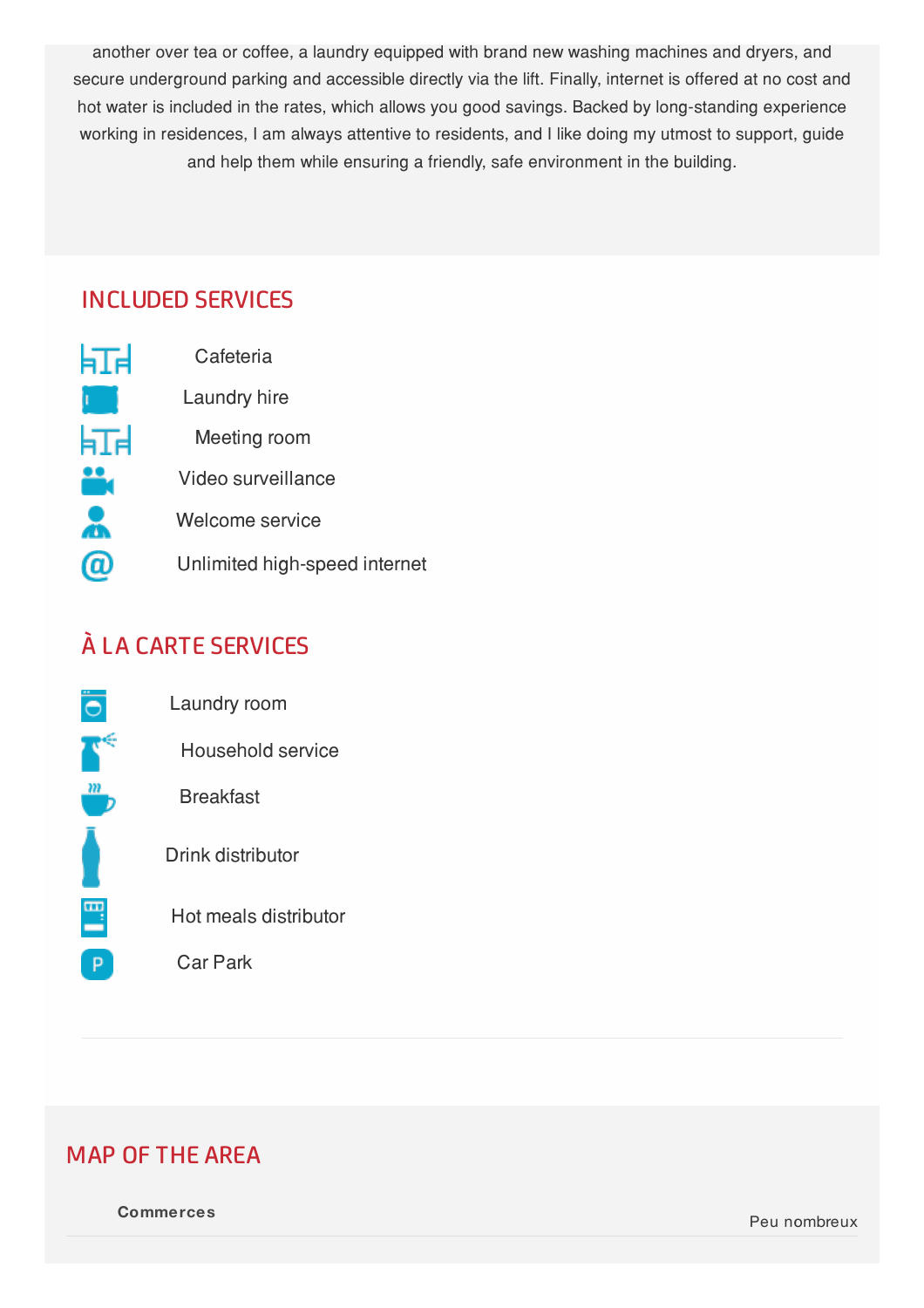#### **Transports**

#### Très bien desservi

| <b>SCHOOLS WITHIN 3KM RANGE</b>                 |           |
|-------------------------------------------------|-----------|
| <b>AMOS - Sport Business</b>                    |           |
| School - ecole-de-                              |           |
| gestion-et-de-                                  |           |
| commerce                                        | $at -1 m$ |
| Assas Prépa Santé -                             |           |
| ecole-de-sante                                  | $at -1 m$ |
| <b>SKEMA Business School</b>                    |           |
| - ecole-de-gestion-et-                          |           |
| de-commerce                                     | $at -1 m$ |
| <b>El CESI Ecole</b>                            |           |
| d'ingénieurs industries                         |           |
| et services de Toulouse<br>- ecole-d-ingenieurs | $at -1 m$ |
|                                                 |           |
| Studio école de France                          |           |
| - autre-etablissement-                          |           |
| du-superieur                                    | $at -1 m$ |
| <b>Ecole nationale des</b>                      |           |
| professions de<br>l'automobile - GARAC -        |           |
| <b>lycee</b>                                    | $at -1 m$ |
|                                                 |           |
| Ecole hôtelière de Paris                        |           |
| <b>CFA Médéric - centre-</b>                    |           |
| de-formation-d-<br>apprentis                    | $at -1 m$ |
|                                                 |           |
| <b>CFA Descartes - centre-</b>                  |           |
| de-formation-d-<br>apprentis                    |           |
|                                                 | $at -1 m$ |
| <b>SUP CAREER - ecole-</b>                      |           |
| de-gestion-et-de-<br>commerce                   |           |
|                                                 | $at -1 m$ |
| <b>Association pour la</b>                      |           |
| formation de la<br>biochimie et de la           |           |
| biologie - autre-                               |           |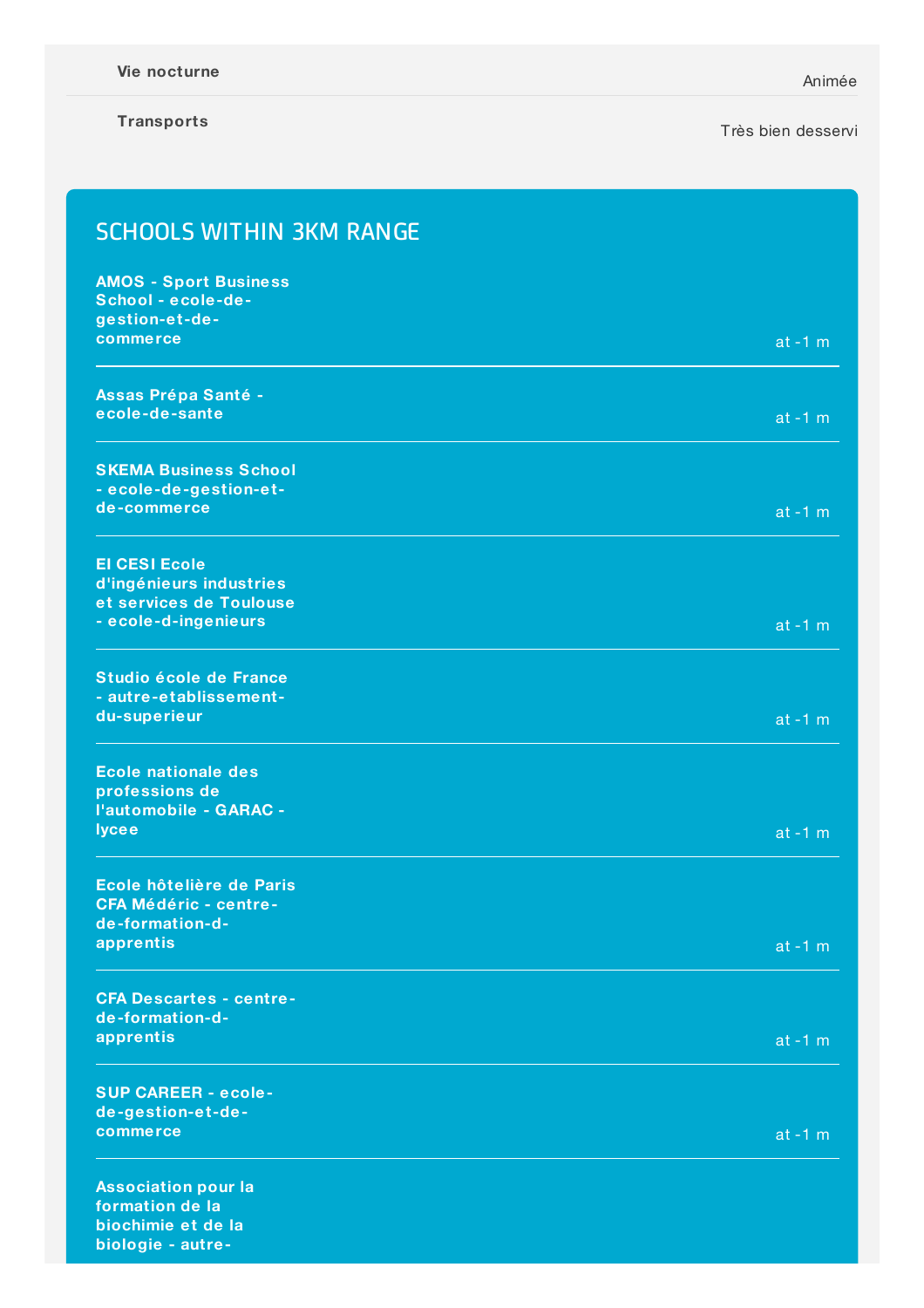### CHOICE OF YOUR ACCOMMODATION

|  |                  |                |                                          |                             | Studio,Type 2 $-$ From €801 to €961 per month $-$ From floor 3 to 10 |                |                         |          |
|--|------------------|----------------|------------------------------------------|-----------------------------|----------------------------------------------------------------------|----------------|-------------------------|----------|
|  | <b>Surface</b>   | Floor          | Availability                             | Rent incl.<br>charges/month | Administrative<br>fees                                               | <b>Deposit</b> | <b>Power</b><br>consum. | Gr<br>ga |
|  | $17 \text{ m}^2$ | $\bf 6$        | Rented<br>until<br>2023-02-<br>07        | 801€                        | 750€                                                                 | 390€           | : 155                   | : 1      |
|  | $17 \text{ m}^2$ | $6\phantom{a}$ | Rented<br>until<br>$2022 - 12 -$<br>31   | 801€                        | 750€                                                                 | 390€           | : 155                   | : 1      |
|  | $17 \text{ m}^2$ | $\bf 6$        | <b>Rented</b><br>until<br>2022-08-<br>31 | 801€                        | 750€                                                                 | 390€           | : 155                   | : 1      |
|  | $17 \text{ m}^2$ | $\overline{7}$ | Rented<br>until<br>$2023 - 05 -$<br>24   | 801€                        | 750€                                                                 | 390€           | E: 255                  | D        |
|  | $17 \text{ m}^2$ | $\overline{7}$ | Rented<br>until<br>2023-02-<br>28        | 801€                        | 750€                                                                 | 390€           | : 155                   | : 1      |
|  | $18 \text{ m}^2$ | $\mathbf{3}$   | Rented<br>until<br>$2023 - 01 -$<br>31   | 844€                        | 750€                                                                 | 390€           | : 155                   | : 1      |
|  | $17 \text{ m}^2$ | $\overline{7}$ | Rented<br>until<br>$2022 - 08 -$<br>31   | 874€                        | 750€                                                                 | 390€ : 155     |                         | : 1      |
|  |                  |                |                                          |                             |                                                                      |                |                         |          |